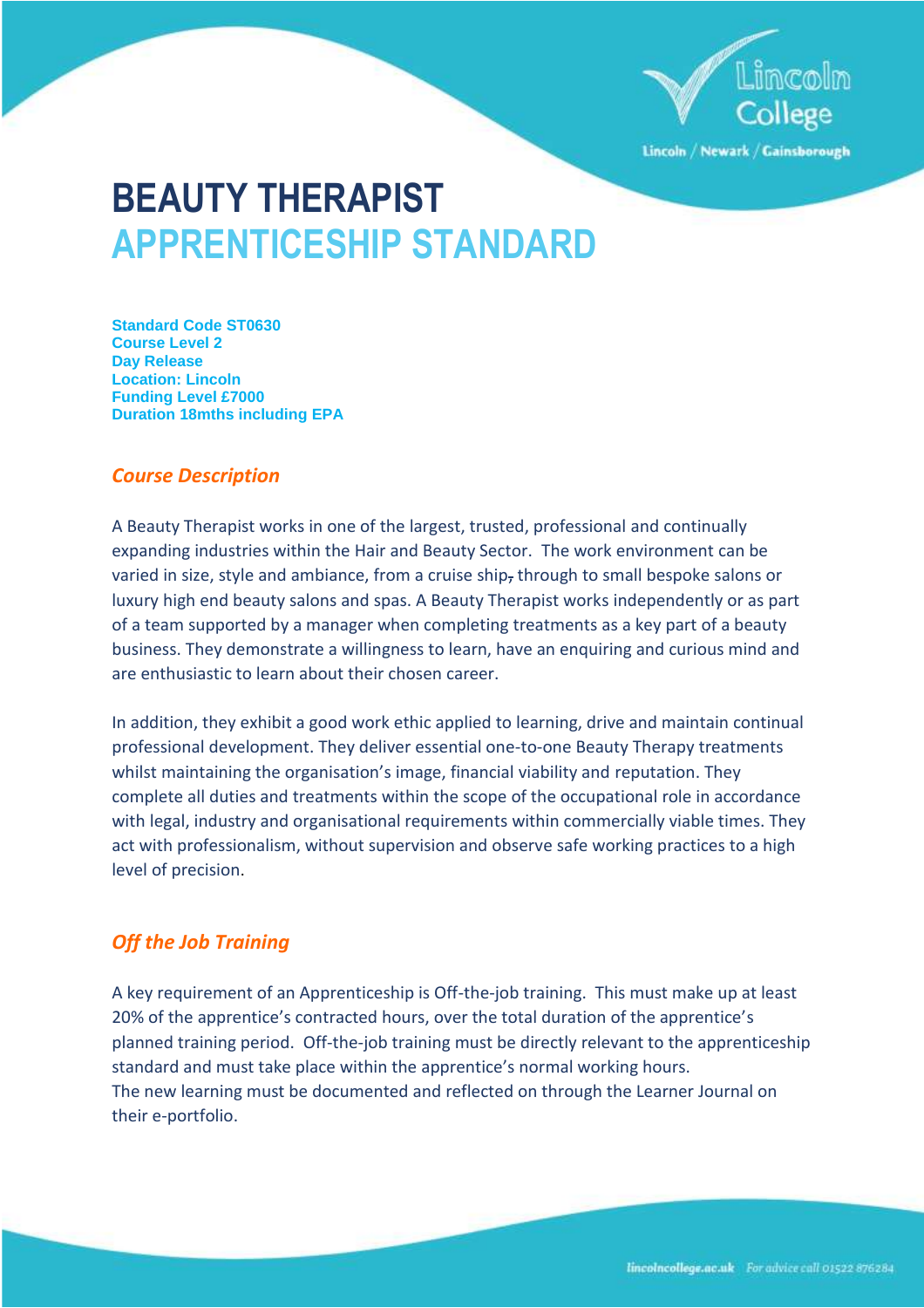# *Entry Requirements*

The Apprentice will need to be in a relevant role and show a willingness to undertake the knowledge, skills and behaviours required. Apprentices without level 1 English and maths will need to achieve this level and take the test for level 2 English and maths prior to taking the end point assessment.

Apprentices may be required to attend an interview and undertake relevant skills assessments.

Once they have been accepted on to the programme all apprentices will be required to attend a Lincoln College Induction. Apprentices will require access to a tablet/computer to access their e-portfolio.

# *Knowledge, Skills and Behaviours*

#### **KNOWLEDGE**

## **Professionalism and values**

Beauty therapy industry, legal and organisational requirements: procedures, guidelines, codes of practice, ethics, equality and diversity and quality assurance systems; time and self-management principles; Beauty Therapy duties, standards of appearance, personal hygiene, etiquette, housekeeping; commercially viable times for the completion of treatments; continuing professional development; Consumer Rights Act and the Data Protection Act, GDPR; the role of the reception and associated areas; how to complete a sale and handle payments from clients; how to make appointments for salon services, the types of products and treatments in beauty therapy and related industries, client confidentiality and rights, the client journey (from meet and greet to advice and support); the importance of aftercare advice and recommendations; verbal and non-verbal communication skills; how to deal with problems within the scope and responsibilities of the occupation, swiftly seeking assistance from a senior member of staff.

#### **Safe working Practices**

Legal, industry and organisational requirements: use of tools, equipment, materials and products; workplace housekeeping: cleaning, disinfection, sterilisation, waste disposal; supplier or manufacturer's instructions; protection of self and client; direct and indirect cross-infection; contraindications and contra-actions; methods that promote environmental and sustainable working practices; how to recognise and reduce the risk of injury to self and others by maintaining correct posture; health and safety legislation and practice.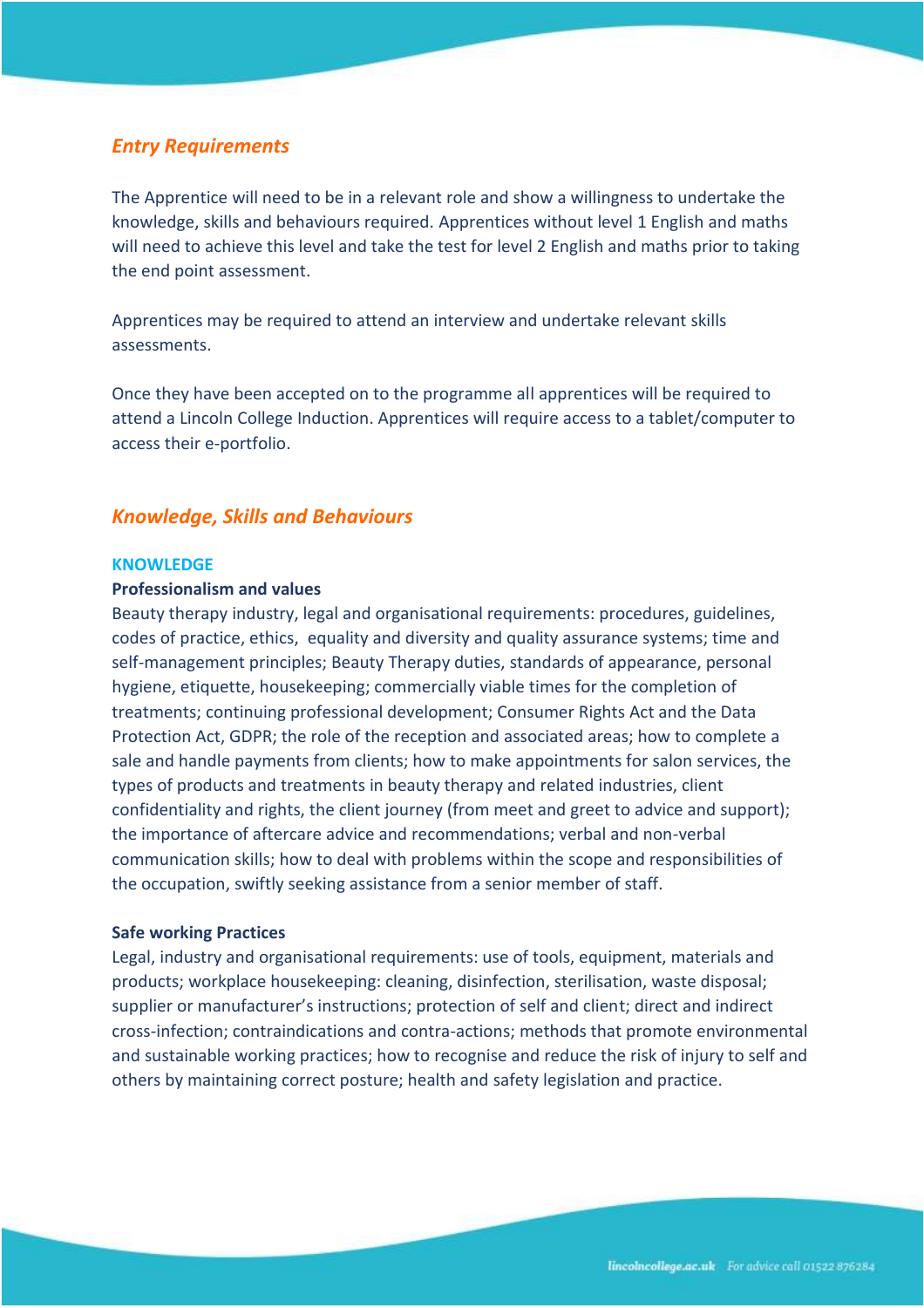#### **Provide waxing services**

Types of equipment and products, waxing services and how these are carried out; the structure and function of the skin and hair; the hair growth cycle and factors that affect hair growth.

# **Provide hand and nail treatments**

The techniques, tools and equipment used within hand and nail treatments, the anatomy and physiology of hands, lower arms, nails and skin.

#### **Provide foot treatments**

The techniques, tools and equipment used within foot treatments, the anatomy and physiology of the lower leg, foot, nails and skin.

## **Provide facial treatments**

The techniques, tools and equipment used for facial treatments, the anatomy and physiology of the face, the structure and function of the skin, including of skin conditions.

# **Provide eyelash and eyebrow treatments**

The techniques, tools and equipment used for eyebrow artistry and their effects, to colour eyelashes, and to attach, maintain and remove semi-permanent and temporary eyelashes.

#### **Provide make-up application**

The techniques, tools and equipment used to create different make-up effects for different occasions.

#### **Provide basic massage treatments**

Correct use, application and benefits of massage techniques, the anatomy and physiology of the body and systems.

## **SKILLS**

# **Professionalism and values**

Carry out and maintain beauty therapy legal, industry and organisational requirements for professionalism and demonstrate a passion for the industry: meet organisational and industry standards of appearance; work under pressure, observe time management and self-management; provide advice and recommendations on the beauty treatments, products, aftercare and appointments; complete services in a commercially viable time and to a high standard; demonstrate an appreciation of equality and diversity; describe the range of treatments and products in the beauty therapy industry; maintain client confidentiality and rights to support the client journey; demonstrate excellent verbal and non-verbal communication skills; deal with problems within the scope and responsibilities of the occupation, swiftly seeking assistance from a senior member of staff when required.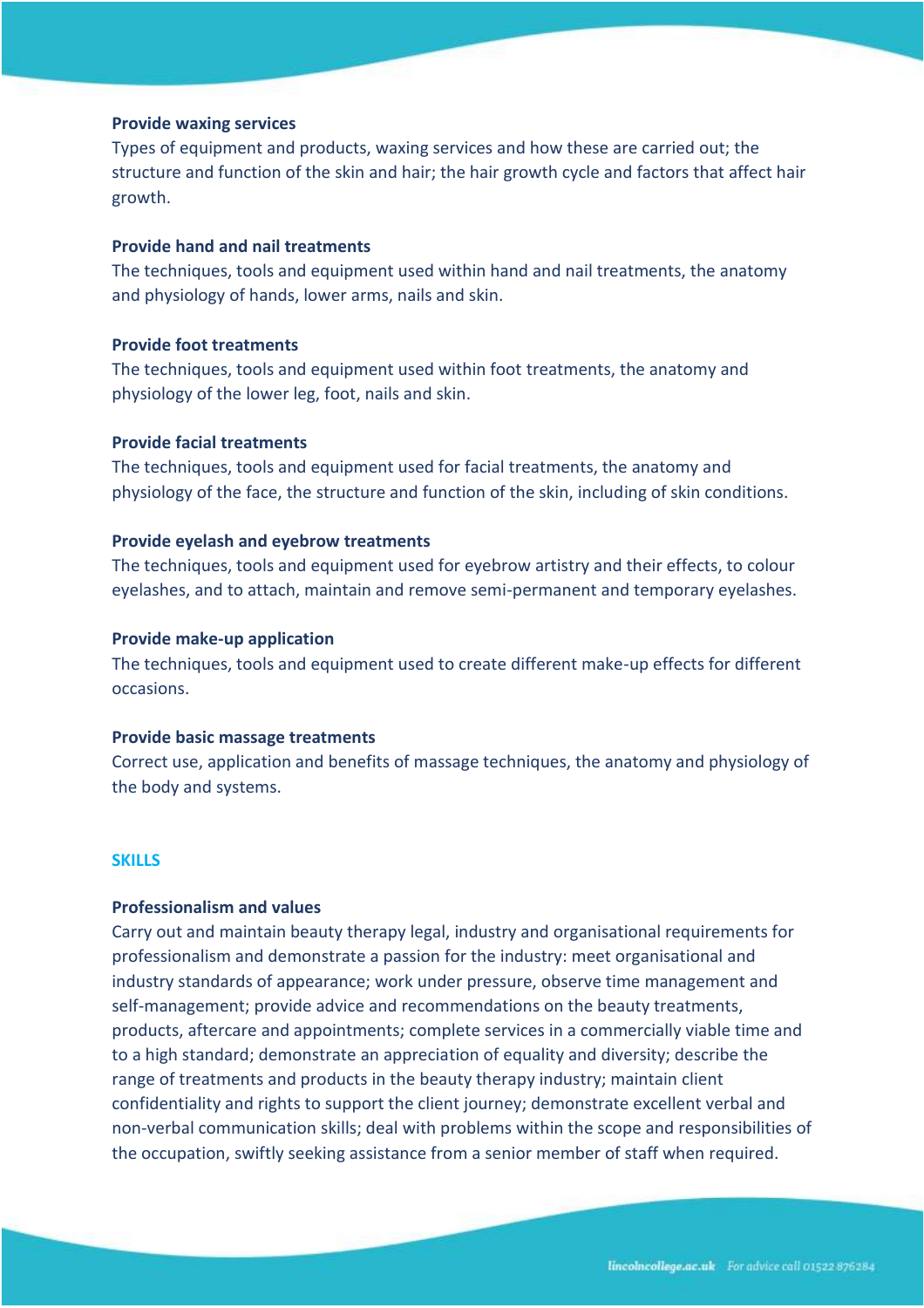#### **Safe working Practices**

Meet legal, industry and organisational requirements: maintain effective, hygienic and safe working methods; meet health and safety considerations; adhere to workplace, suppliers' or manufacturers' instructions for the safe use of equipment, materials and products; maintain the client's modesty, privacy and comfort; minimise risks of cross-infection, injury or fatigue; promote environmental and sustainable working practices; ensure personal hygiene and protection meets industry, organisational and local authority requirements; correctly use, store and dispose of personal protective equipment.

#### **Provide waxing services**

Consult, plan, prepare and perform waxing services to remove unwanted hair on clients from the legs, underarms, face and bikini line.

## **Provide hand and nail treatments**

Consult, plan, prepare and perform hand and nail treatments on clients.

## **Provide foot treatments**

Consult, plan, prepare and perform foot and nail treatments on clients.

## **Provide facial treatments**

Consult, plan, prepare and perform facial skin care treatments, use facial products and equipment, and improve and maintain skin condition on clients.

#### **Provide eyelash and eyebrow treatments**

Consult, plan, prepare and perform enhancements to the appearance of the eyebrows and lashes on clients.

#### **Provide make-up application**

Consult, plan, prepare and perform make-up services on clients.

#### **Provide basic massage treatments**

Consult, plan, prepare and perform manual back, neck and shoulder massage treatments on clients.

#### **BEHAVIOURS**

These behaviours ensure that clients receive a positive impression of both the organisation and the individual:

# **Personal and professional ethics**

Demonstrates a commitment to quality, maintains honesty, integrity and confidentiality.

#### **Flexible and positive attitude**

Adapts positively to changing work priorities and patterns when new tasks need to be completed or requirements change.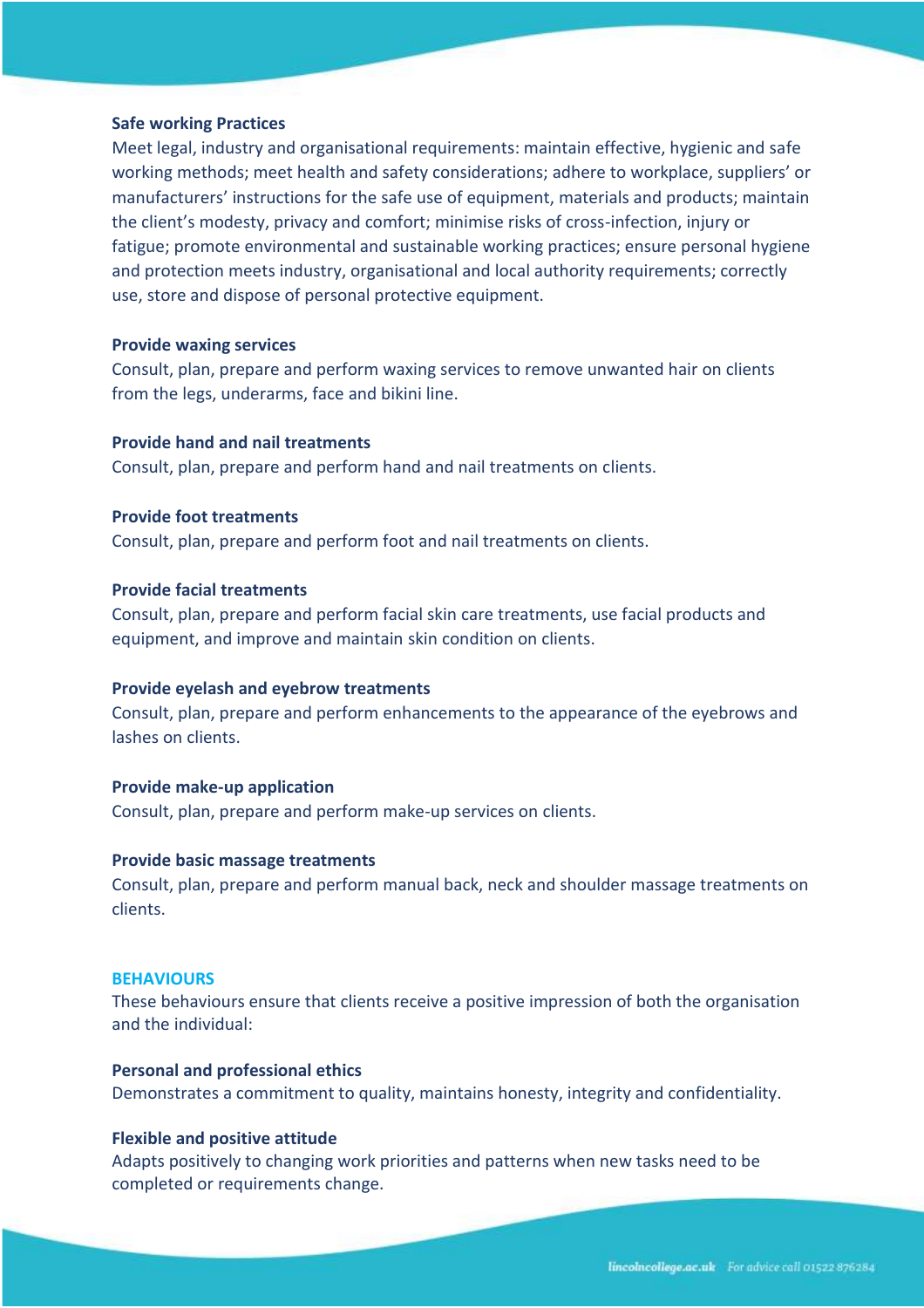# **Maintain client care principles and practices**

Show clients/customers respect at all times and in all circumstances, demonstrate client empathy, sensitivity and awareness.

# *Assessment*

Assessment is done through a combination of practical tasks, written assignments, oral discussions and online tests throughout the programme.

- One to one support from a dedicated, professional assessor/instructor allocated to the learner for the duration of the programme.
- Work based assignments and projects to be completed in an e-portfolio.
- Case studies and in College course days as and when required for each learner.
- Job shadowing and mentoring, cross training in other departments.
- Independent learning and research as directed by the assessor, relevant to the area of study.
- Review of progress every 4-10 weeks with the Apprentice, Manager and Assessor, evaluating and contributing to what has been learnt and what the next steps to take are.

# *End Point Assessment*

There will be an End Point Assessment (EPA) as the final stage of an Apprenticeship. The Apprentice must demonstrate their learning to an independent end point assessor and the overall grade available is distinction, pass or fail.

The EPA consists of the following two assessments:

#### **Knowledge Test**

Each Knowledge Test will be assessed by multiple choice questions and will be available online and on-demand. e Test will take 60 minutes and will be made up of 40 questions that will cover the Knowledge requirements of the Standard.

# **Observation**

The apprentice will be observed by the IEPA completing a range of treatments on a number of clients to industry Standards and within commercial timings. The Observation will take a minimum 4 ¾ hours to maximum 5 hours (+10 at the distension of the IEPA) in total, excluding breaks.

*Qualification*